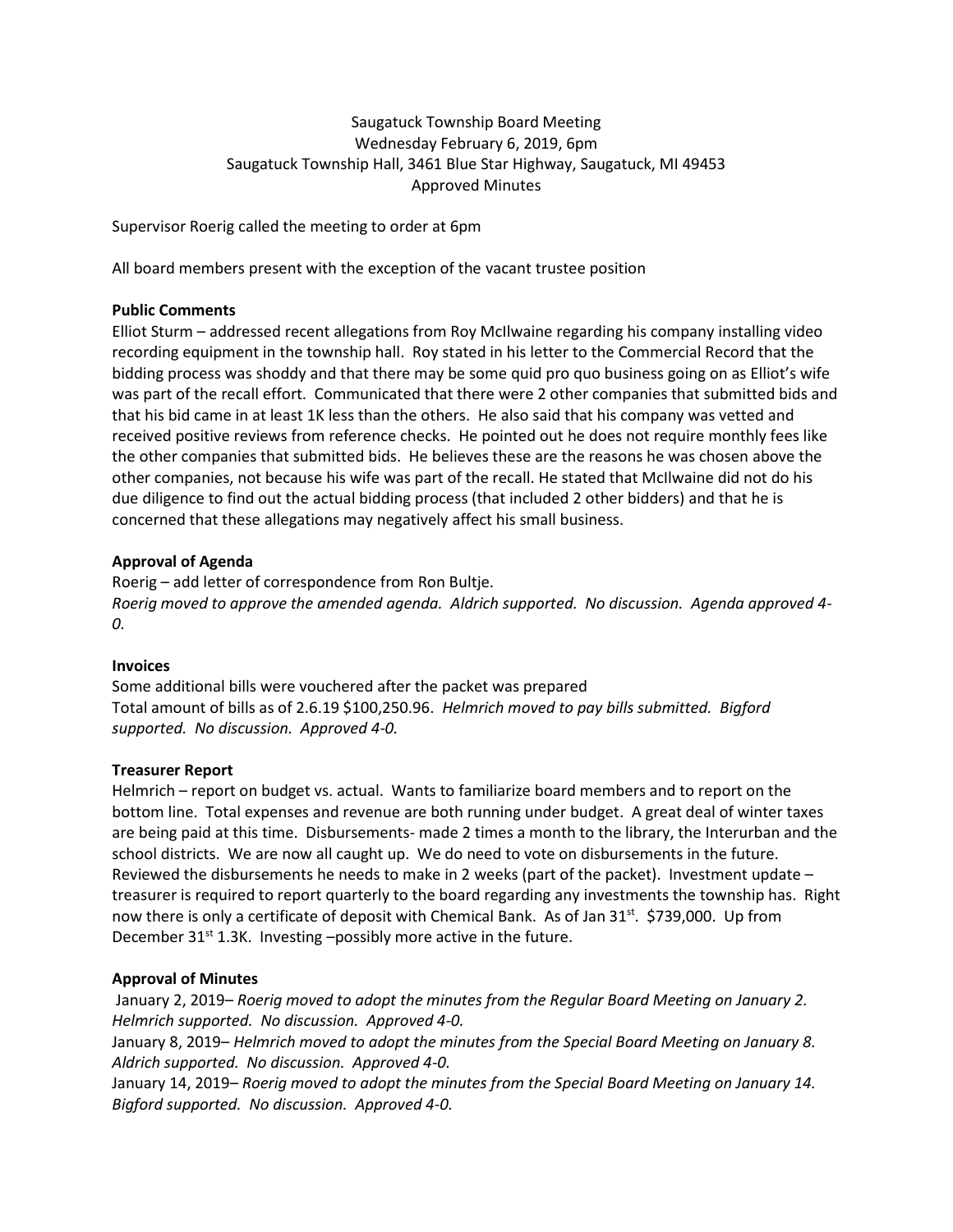January 23, 2019– *Roerig moved to adopt the minutes from the Special Board Meeting on January 23. Bigford supported. No discussion. Approved 4-0.*

#### **Correspondence**

Roerig – Read letter from Bloom Sluggett, PC Counselors and Attorneys/STFD/Northshore Development letter (included in packet). Roerig read the response from the township's attorney, Ron Bultje (this correspondence was not part of the packet):

Chris: per your request, this email will respond to the letter received by the Saugatuck Township Board regarding the North Shores Development, and specifically regarding the decision of Township staff to not require sprinkling fire suppression systems to be installed in the Community and Storage Buildings included in that Development. That letter was written by Mr. Jeff Sluggett, in his capacity as attorney for the Saugatuck Township Fire District.

 In his letter, Mr. Sluggett acknowledges that the Township has the right to not require sprinklers to be installed in the Buildings. Therefore, there is no allegation that this decision by Township staff is invalid, without authority, or procedurally defective. Rather, the decision is simply one that the Fire District wishes would reach a different conclusion.

 The Consent Judgment entered into in Federal District Court by the Township with the prior developers of the Development notes, in Section 2 c), that the Township is permanently enjoined from requiring under Section 40-658(e) of the Township's Zoning Ordinance two means of access to the Development's property from an adjacent public street. Section 2 c) does indeed allow, as Mr. Sluggett points out, the Township to "reasonably" impose alternative safety requirements on the Development. Those reasonable safety requirements include the use of sprinkler systems in nonresidential buildings, which would I assume include the Buildings in question.

 However, Section 2 a) of the Consent Judgment contains another limitation upon the Township. Section 2 a) permanently enjoins the Township from treating the property in this Development differently from similarly-situated property without a rational basis for doing so.

 From discussions with Township staff, my understanding is that the Township has in the past NOT required similarly situated non-residential buildings to be sprinkled. Further, in discussions with Township staff, my understanding is that no rational basis has been identified by staff to treat the nonresidential buildings in this Development differently than the Township has treated non-residential buildings in other developments. Therefore, staff concluded that it would not be reasonable for the Township to require sprinkling of these Buildings in the Development. On the basis of my understandings, I concur with staff's judgment and conclusions. In fact, for the Township to do otherwise, to require sprinkling for these Buildings in the Development when the Township has not historically required that of similarly situated buildings elsewhere in the Township, would at least give the Developer the option of claiming that the Township has engaged in an equal protection violation against the Developer, and that the Township has violated the Consent Judgment.

Please advise if this raises additional questions or comments. Thanks.

#### **Unfinished Business**

Master Meter Project Resolution – City of Saugatuck and the Village of Douglas have already adopted this resolution. Once we have adopted, then Kalamazoo Lake will adopt it as well*. Roerig moved to adopt the resolution to approve participation in and cost sharing for the master meter project. Supported by Aldrich. Discussion: Helmrich: 1. C – contingency – all 3 communities have agreed to their own contingencies? Roerig- each community is responsible for their own 10% contingencies. Daryl VanDyke from Kal-Lake confirmed that the 4 entities are each responsible only for their 10% contingencies. Roll call vote. All vote yes. Resolution adopted 4-0.*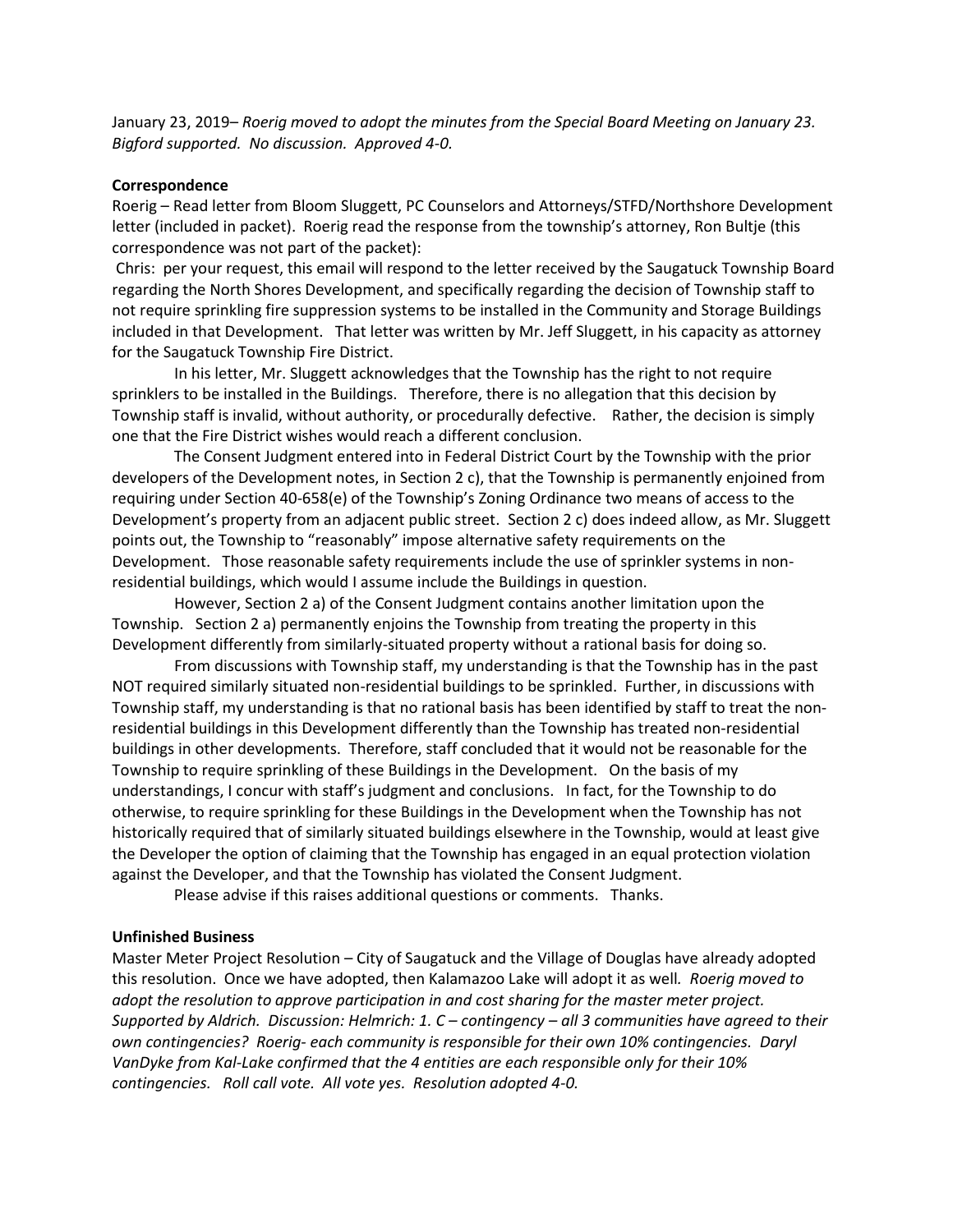#### **New Business**

Roerig summarized the Permit report from Al Ellingsen that was part of the packet. Concluded that it still is financially beneficial for the township to engage in the permitting process and it provides excellent customer service.

Manager/Zoning Administrator Introduction – Roerig introduced Natalie Dean. Dean- Feels really lucky to be here. Is processing a great deal of information. Is enjoying meeting people. Believes it is a special and friendly community.

### **Committee Reports**

Planning Commission – Helmrich- Planning Commission meeting for January was cancelled due to inclement weather. Andy Prietz, the chair decided to hold 2 meeting in February as the agenda for the January meeting was very full. The first meeting will be on 2.11.19. The agenda will include: Sand mining operation near Old Allegan Road, Possible Bigby Coffee business, and Possible luxury RV park. A second meeting will be held on 2.25.19 with the only agenda item being a public hearing regarding ordinances regarding the 3 types of medical marijuana businesses.

### Road Commission

Bigford – no new road commission news. Bigford - Does want to follow up on the ongoing constituent concern about safety on the intersections of Old Allegan and Blue Star Hwy and  $65<sup>th</sup> St/135<sup>th</sup>$  and Blue Star Hwy. Contacted Jason Edwards, the engineer for the Allegan County Road Commission and requested a crash study/summary. Mr. Edwards advised the following: At the intersection of Old Allegan Rd there were 10 crashes over 10 years (avg. 1/yr). The type of crashes are not really specific to a direction or crash type. The number of crashes is also very similar to other intersections like 134<sup>th</sup> Ave, Washington Ave, and 64<sup>th</sup> St. Blue Star Hwy averages ~10,000 cars/day in the summer so this is a relatively low crash rate for the volume of traffic. There is some brush and dead trees that we may be able to remove to add some sight distance and see if that helps. At the intersection with 65<sup>th</sup> St/135<sup>th</sup> Ave there were 15 crashes over 10 years (avg. 1.5/year). This is a little higher than other intersections and a lot of them are rear end related on Blue Star Hwy. When we can pinpoint crash patterns and see more severe crashes then we have a higher chance of receiving federal safety funds for a project. Turn lanes or alignment changes could be beneficial here but we should probably weigh options with the adjacent property owners.

# Interurban

Roerig – Report from Lori to read. Dec. ridership up 10 passengers over the past year. Dispatch software has arrived. Parking lot coating and striping will be scheduled for the spring. 2 new buses for the 2018 grant fiscal year have been ordered should be delivered in March 2019. Fiscal year 2019 - were approved for 2 new busses and an administrative vehicle using alternative fuels - should arrive sometime in 2020. Board approved the fiscal year 2020 annual grant application

### Fire Board

Aldrich- January was a quiet month until the freezing conditions set in which resulted in in a number of different conditions that resulted in calls to the STFD. Did exceed the lowest number on record 47 from 2016 and ended up at 52. Distributed some material that show response times and when call volume is the highest/lowest (times/days of week). Chief Janik – suggested we could have a special meeting with the fire dept. officers regarding the Northshore development. Aldrich will schedule this meeting.

### Parks Commission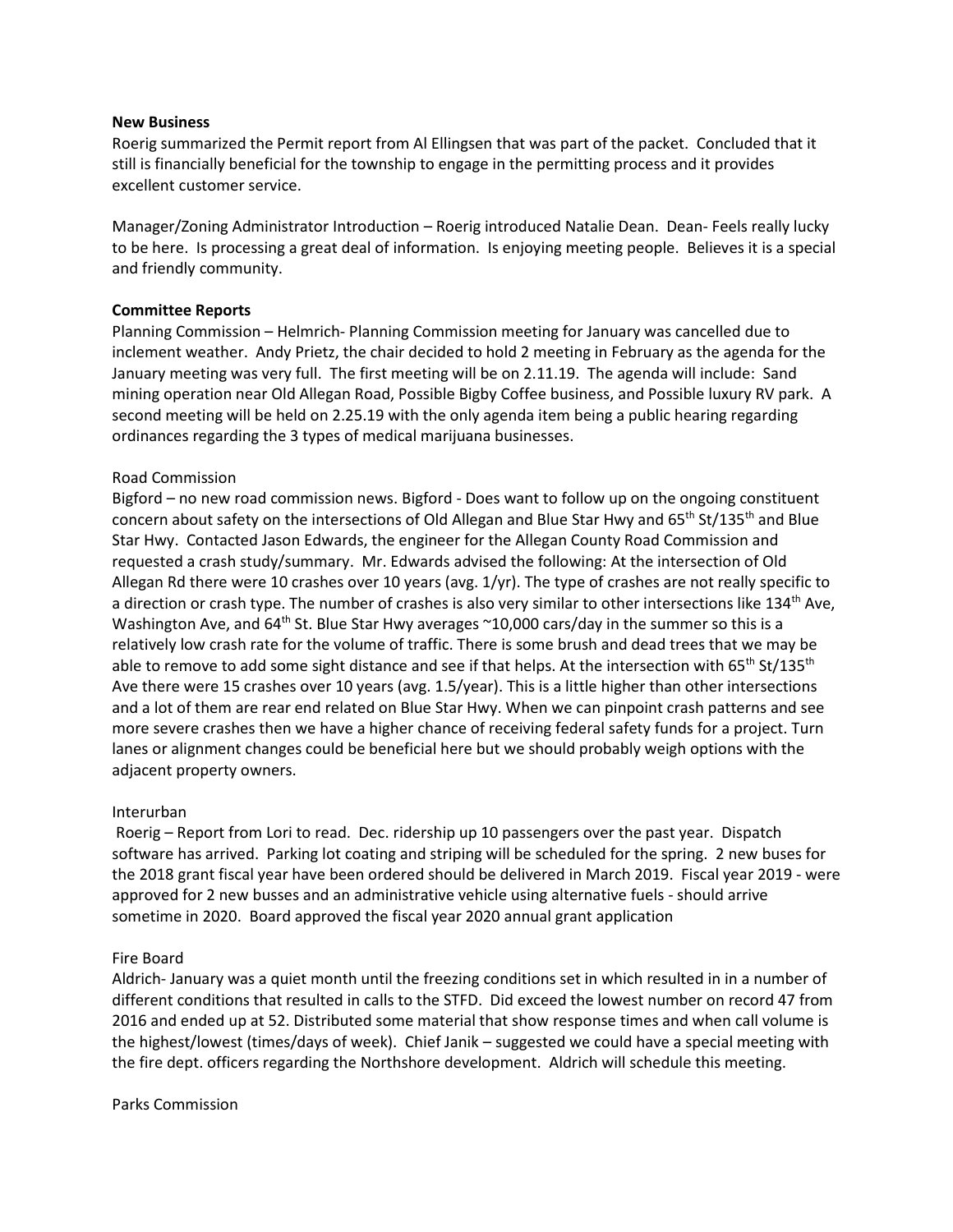Jim Searing - Was hoping that he would be reporting something different today. Expected to be presenting the resolution for the MDOT grant for the Blue Star Trail and discussing the DNR grant. Gave some history on what has happened in the last 10 years with the Blue Star Trail project. In order to get the grants/funding you need to demonstrate connectivity. The City of Saugatuck had a final meeting about a week and a half ago. There was not enough support from the City Council to support any of the proposals/routes. The grant applications had to be withdrawn. Things will now be pushed out at least a year. Is very disappointed with this outcome. The Township and Douglas have stepped up, but Saugatuck just does not want a trail.

#### Open Board Report

Aldrich – Open trustee position – how will the appointment process go. Roerig – unless he hears differently, he will follow the appointment policy. Described the currently policy. Aldrich – Should Dean be screening individuals as it is her potential "boss"? Roerig – the initial call is a screening call to establish real interest. We need to set a cutoff date for applicants. Goal is to have a vote on this by March 6. Helmrich – has been posted on FB and on the website. Bigford – concern how would the other 2 trustees really sound in on the applicants. Roerig – do two interviews. Helmrich – if it turns out that there is say 5 applicants, we should the interviewing at a special meeting. Roerig- is it fair to the applicants? Bigford – it would weed out people that want to be "courted". Aldrich – wants to be part of this. We should have a special meeting. Roerig we will notify applicants and schedule this special meeting.

Bigford – 2 items – 1. Publishing synopsis of board meeting minutes: It has been brought to the board's attention at public comment and through social media that publishing the synopsis of meeting minutes, for some, lacks transparency and poses problems for those without internet access. I want to take some time to provide some info around this issue and to address it fully. There were 6 meetings from November 7 to December 19 2019 and minutes for those meetings were taken by multiple different recording secretaries. I chose that time span to measure as it was post-election and the only minutes that have been board approved thus far. The average length of those meeting minutes was approximately 2.83 pages. I then submitted the minutes (just less than 3 pages) and the synopsis of minutes from the Dec 5 meeting to Scott Sullivan with the Commercial Record and he advised the following: Full meeting minutes would fill a 6 columns by 9.5 vertical inch space, so 57 column inches times \$5 per inch, \$285. Synopsized minutes would fill a 2 by 5 in space, so 10 column inches times 5 = \$50. So \$285 x 12 months = \$3420 and \$50 x 12 months= \$600. So a potential \$2820 cost savings per year. Additionally that does not account for any special meetings, only for 12 meetings per year so the cost savings could be much greater. The synopsis includes any motions or resolutions that were passed and it directs reader to view full minutes on the township's website. Further, minutes can be mailed to those without internet upon request. I appreciate open dialogue around this issue and encourage those with concerns to continue to bring them to the board. 2. Secure N Safe Elliot Sturm - On January 23, Roy McIlwaine questioned the bidding process for the purchase and installation of video recording equipment for the township board room. Mr. McIlwaine voiced that this was potentially an illegal process. If it was illegal I certainly want to see the documentation so the board could work to rectify the situation. Further, in order to be transparent and to educate the constituents, I will summarize the process used in selecting Secure and Safe. Treasurer Jon Helmrich secured 3 bids for very similar video recording packages. An RFP (request for proposal) was not used as it would be inefficient, costly and not necessary for a purchase so small. Secure N Safe bid was significantly lower than the other 2 bids. Trustee Bigford completed 3 reference checks for Secure N Safe which yielded all positive comments. The video recording equipment and the service Mr. Sturm has provided has, in my opinion